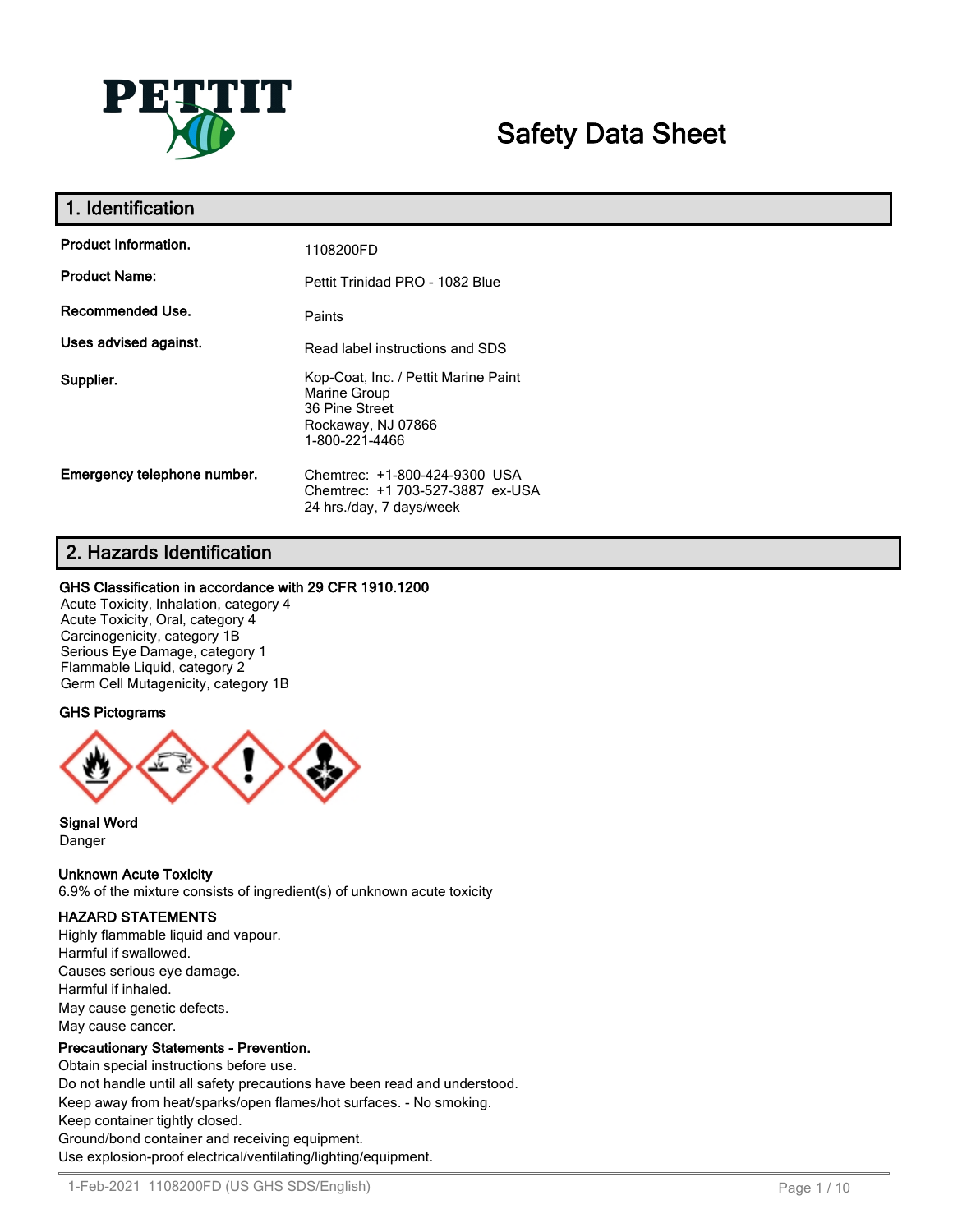Use only non-sparking tools.

Take precautionary measures against static discharge.

Avoid breathing dust/fume/gas/mist/vapors/spray.

Wash face and hands and any exposed skin thoroughly after handling.

Do not eat, drink or smoke when using this product.

Use only outdoors or in a well-ventilated area.

Wear protective gloves/protective clothing/eye protection/face protection

#### **Precautionary Statements - Response.**

If swallowed: Call a poison center/doctor if you feel unwell.

If on skin (or hair): Take off immediately all contaminated clothing. Rinse skin with water/shower.

If inhaled: Remove person to fresh air and keep comfortable for breathing.

If in eyes: Rinse cautiously with water for several minutes. Remove contact lenses, if present and easy to

do. Continue rinsing.

If exposed or concerned: Get medical advice/attention.

Immediately call a poison center/doctor.

Rinse mouth.

In case of fire: Use  $CO<sub>2</sub>$  dry chemical or foam to extinguish.

#### **Precautionary Statements - Storage.**

Store in a well-ventilated place. Keep cool. Store locked up.

#### **Precautionary Statements - Disposal.**

Dispose of contents in accordance with local/regional/national/international regulations.

# **3. Composition/Information on Ingredients**

| <b>Chemical Name</b>                  | CAS-No.       | Wt. %       |
|---------------------------------------|---------------|-------------|
| Cuprous oxide                         | 1317-39-1     | 50-75       |
| Petroleum distillates, light aromatic | 64742-95-6    | $2.5 - 10$  |
| 1,2,4-TRIMETHYLBENZENE                | 95-63-6       | $2.5 - 10$  |
| <b>Titanium Dioxide</b>               | 13463-67-7    | $2.5 - 10$  |
| Parachlorobenzotrifluoride            | 98-56-6       | $1.0 - 2.5$ |
| Zinc oxide                            | 1314-13-2     | $1.0 - 2.5$ |
| Xylene                                | 1330-20-7     | $1.0 - 2.5$ |
| Cupric Oxide                          | 1317-38-0     | $1.0 - 2.5$ |
| Copper (as Cu Dust & Mists)           | 7440-50-8     | $1.0 - 2.5$ |
| Ethyl Benzene                         | 100-41-4      | $0.1 - 1.0$ |
| <b>XYLENE</b>                         | 1330-20-7     | $0.1 - 1.0$ |
| Benzene, (1-methylethyl)-             | $98 - 82 - 8$ | $0.1 - 1.0$ |

The exact percentage (concentration) of composition has been withheld as a trade secret.

# **4. First-aid Measures**

## **Description of first-aid measures.**

## **General advice.**

Move victim to a safe isolated area. When symptoms persist or in all cases of doubt seek medical advice. Call a poison control center or doctor for treatment advice.

## **Inhalation.**

Move to fresh air. Apply artificial respiration if victim is not breathing. Call a poison control center or doctor for treatment advice.

#### **Skin contact.**

Wash off immediately with soap and plenty of water. Remove all contaminated clothes and shoes. Remove and wash contaminated clothing before re-use. Call a poison control center or doctor for treatment advice.

## **Eye contact.**

Immediately flush with plenty of water. After initial flushing, remove any contact lenses and continue flushing for at least 15 minutes. Call a poison control center or doctor for treatment advice. **Ingestion.**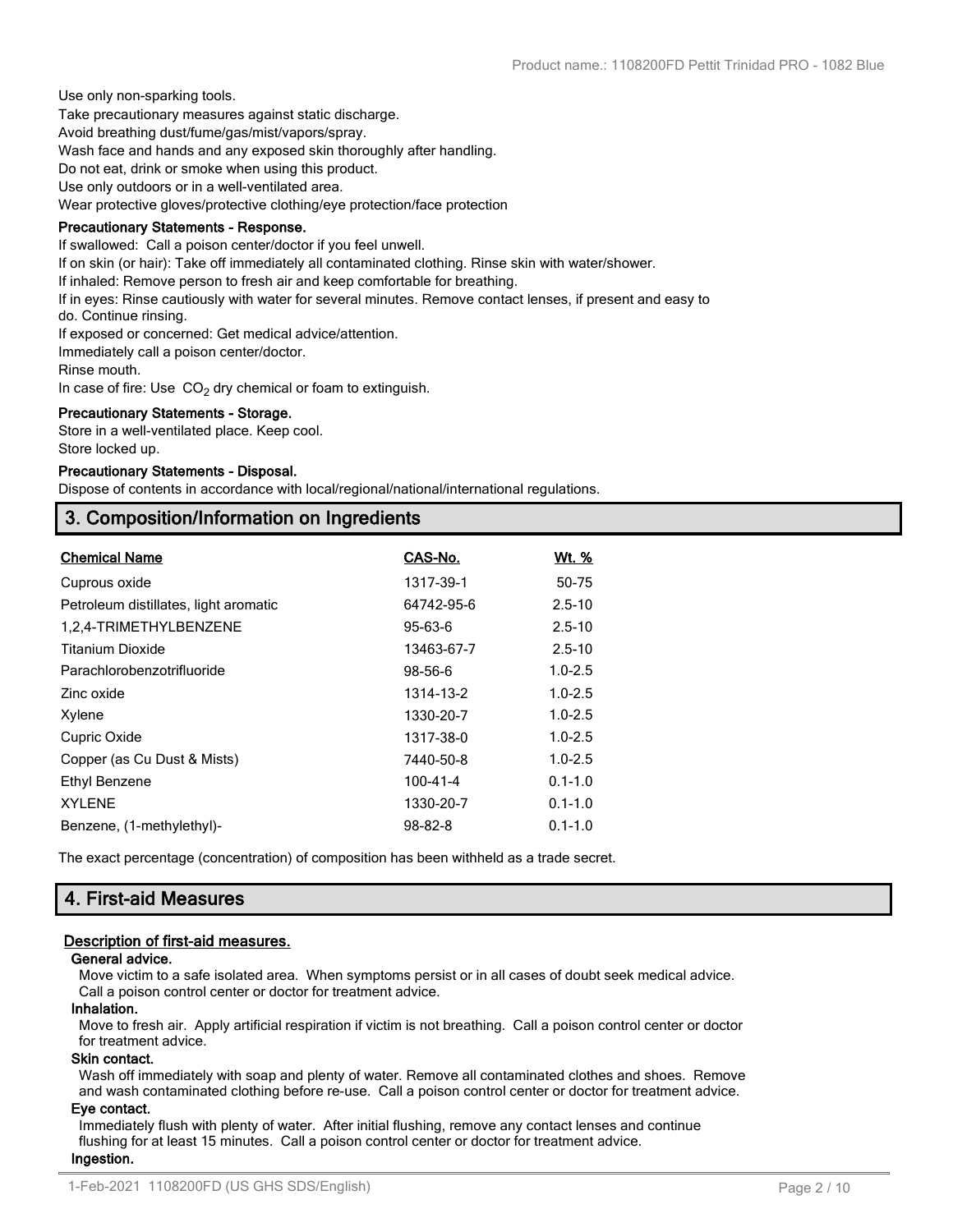Do not induce vomiting unless directed to do so by a physician or poison control center. Never give anything by mouth to an unconscious person. If swallowed, call a poison control center or doctor immediately.

#### **Symptoms.**

See Section 2 and Section 11, Toxicological effects for description of potential symptoms.

**Notes to physician.**

Treat symptomatically.

# **5. Fire-fighting Measures**

#### **Extinguishing media.**

## **Suitable extinguishing media.**

Use:. Dry powder. Alcohol-resistant foam. Carbon dioxide (CO<sub>2</sub>). Water may be used to cool and prevent the rupture of containers that are exposed to the heat from a fire.

#### **Extinguishing media which shall not be used for safety reasons.**

Water may be unsuitable for extinguishing fires.

#### **Special hazards arising from the substance or mixture.**

Vapors may travel to areas away from work site before igniting/flashing back to vapor source. Thermal decomposition can lead to release of irritating and toxic gases and vapors. Most vapors are heavier than air. Vapors may spread along ground and collect in low or confined areas (sewers, basements, tanks). Vapors may travel to source of ignition and flash back. Air/vapor mixtures may explode when ignited. Containers may explode when heated.

#### **Advice for firefighters.**

Evacuate personnel to safe areas.As in any fire, wear self-contained breathing apparatus pressure-demand, MSHA/NIOSH (approved or equivalent) and full protective gear.

# **6. Accidental Release Measures**

#### **Personal precautions, protective equipment and emergency procedures.**

#### **Personal precautions.**

Avoid contact with skin, eyes and clothing. Ensure adequate ventilation, especially in confined areas. All equipment used when handling the product must be grounded. Eliminate all ignition sources (no smoking, flares, sparks or flames in immediate area). Wear protective gloves/clothing and eye/face protection. Stop all work that requires a naked flame, stop all vehicles, stop all machines and equipment that may cause sparks or flames. Do not breathe vapors or spray mist. Avoid exceeding of the given occupational exposure limits (see section 8). Thoroughly decontaminate all protective equipment after use.

#### **Advice for emergency responders.**

Refer to protective measures listed in sections 7 and 8. Use personal protection recommended in Section 8.

#### **Environmental precautions.**

Prevent further leakage or spillage if safe to do so. Do not allow material to contaminate ground water system. Prevent entry into waterways, sewers, basements or confined areas. See Section 12 for additional Ecological information.

#### **Methods and materials for containment and cleaning up.**

#### **Methods for Containment.**

Absorb with earth, sand or other non-combustible material and transfer to containers for later disposal. Prevent further leakage or spillage if safe to do so. Pick up and transfer to properly labeled containers. Clean contaminated surface thoroughly. Ground and bond containers when transferring material. Take precautionary measures against static discharges. Use personal protective equipment. Remove all sources of ignition.

#### **Methods for cleaning up.**

Prevent further leakage or spillage if safe to do so. Keep away from open flames, hot surfaces and sources of ignition. Keep in suitable and closed containers for disposal. All equipment used when handling the product must be grounded. Keep combustibles (wood, paper, oil, etc) away from spilled material. Ventilate the area. Use personal protective equipment as required. Shut off ignition sources; including electrical equipment and flames. Clean contaminated objects and areas thoroughly while observing environmental regulations. Never return spills in original containers for re-use.

#### **Reference to other sections.**

See section 8 for more information.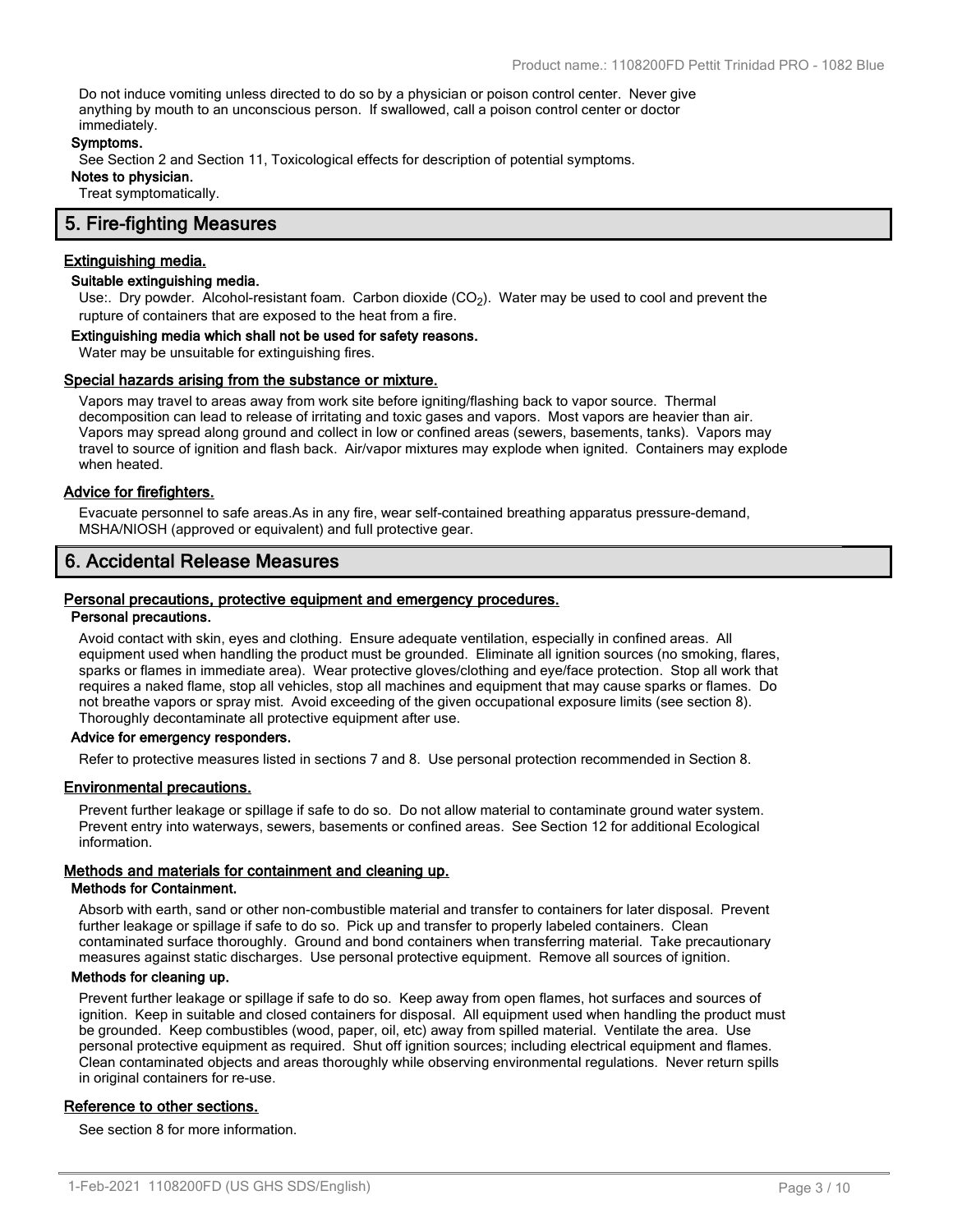# **7. Handling and Storage**

#### **Conditions for safe storage, including any incompatibilities.**

#### **Advice on safe handling.**

Avoid contact with skin, eyes and clothing. Handle in accordance with good industrial hygiene and safety practice. Keep away from open flames, hot surfaces and sources of ignition. Take precautionary measures against static discharges. Do not breathe vapors or spray mist. Use according to package label instructions. Do not pressurize, cut, weld, braze, solder, drill, grind, or expose container to heat, flame, sparks, static electricity, or other sources of ignition. Wash hands before breaks and immediately after handling the product. Ground and bond containers when transferring material. All equipment used when handling the product must be grounded.

#### **Hygiene measures.**

Handle in accordance with good industrial hygiene and safety practice for diagnostics. Do not eat, drink or smoke when using this product. Remove and wash contaminated clothing before re-use. Avoid contact with skin, eyes and clothing. Wash hands before breaks and immediately after handling the product.

#### **Storage Conditions.**

Keep container closed when not in use. Keep in properly labeled containers. Keep containers tightly closed in a dry, cool and well-ventilated place. Store in accordance with local regulations. Keep from freezing. Keep away from food, drink and animal feedingstuffs. Keep away from heat, hot surfaces, sparks, open flames and other ignition sources. No smoking.

# **8. Exposure Controls/Personal Protection**

| <b>Ingredients with Occupational Exposure Limits</b> |                         |                       |                         |                         |
|------------------------------------------------------|-------------------------|-----------------------|-------------------------|-------------------------|
| <b>Chemical Name</b>                                 | <b>ACGIH TLV-TWA</b>    | <b>ACGIH-TLV STEL</b> | <b>OSHA PEL-TWA</b>     | <b>OSHA PEL-CEILING</b> |
| <b>Titanium Dioxide</b>                              | 10 mg/m $3$             | N.E.                  | 15 mg/m $3$             | N.E.                    |
| Zinc oxide                                           | $2 \text{ mg/m}^3$      | 10 mg/m $3$           | 5 mg/m $3$              | N.E.                    |
| Xylene                                               | $100$ ppm               | $150$ ppm             | $100$ ppm               | N.E.                    |
| Copper (as Cu Dust & Mists)                          | $0.2 \,\mathrm{mg/m^3}$ | N.E.                  | $0.1 \,\mathrm{mg/m^3}$ | N.E.                    |
| Ethyl Benzene                                        | 20 ppm                  | N.E.                  | $100$ ppm               | N.E.                    |
| <b>XYLENE</b>                                        | $100$ ppm               | $150$ ppm             | $100$ ppm               | N.E.                    |
| Benzene, (1-methylethyl)-                            | 50 ppm                  | N.E.                  | 50 ppm                  | N.E.                    |

**TLV = Threshold Limit Value TWA = Time Weighted Average PEL = Permissible Exposure Limit STEL = Short-Term Exposure Limit N.E. = Not Established**

#### **Engineering Measures.**

Ensure adequate ventilation, especially in confined areas. Apply technical measures to comply with the occupational exposure limits.

#### **Personal protective equipment.**

#### **Eye/Face Protection.**

If splashes are likely to occur, wear:. Face-shield. Safety glasses with side-shields. Tightly fitting safety goggles.

#### **Skin and body protection.**

Use:. Long sleeved clothing. Protective shoes or boots. Solvent-resistant gloves. Solvent-resistant apron and boots. Wear impervious gloves and/or clothing if needed to prevent contact with the material. Gloves must be inspected prior to use. Please observe the instructions regarding permeability and breakthrough time which are provided by the supplier of the gloves. Also take into consideration the specific local conditions under which the product is used, such as the danger of cuts, abrasion. Remove and wash contaminated clothing before re-use.

#### **Respiratory protection.**

In case of inadequate ventilation wear respiratory protection. If exposure limits are exceeded or irritation is experienced, respiratory protection should be worn. Respiratory protection must be provided in accordance with current local regulations.

# **9. Physical and chemical properties.**

#### **Information on basic physical and chemical properties.**

| <b>Physical state</b> | Liauid         |
|-----------------------|----------------|
| Appearance            | No Information |
| Color                 | Blue           |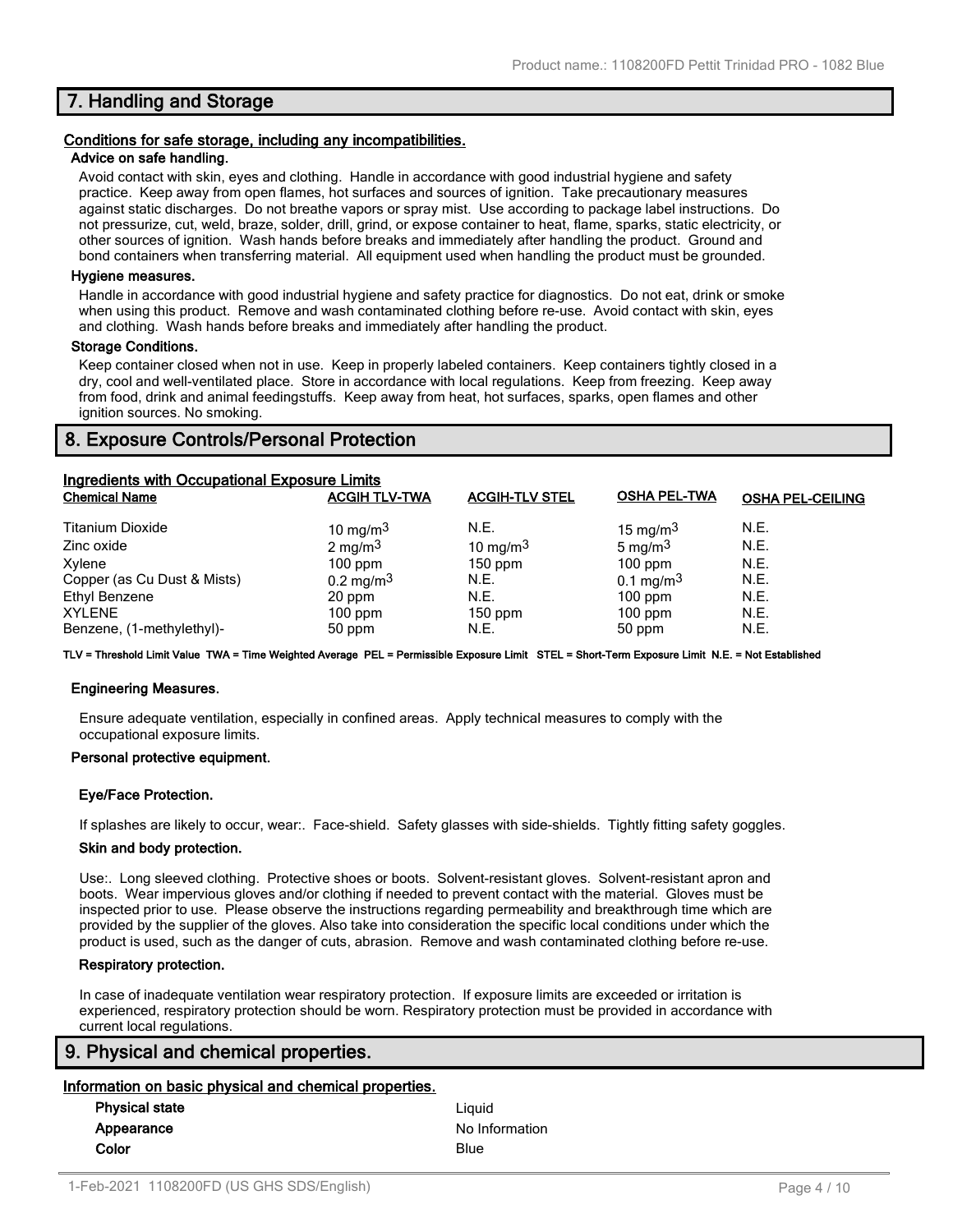| Odor                                      | Hydrocarbon-like           |
|-------------------------------------------|----------------------------|
| <b>Odor Threshold</b>                     | No Information             |
| рH                                        | No Information             |
| Melting/freezing point., °C (°F)          | No Information             |
| Flash Point., °C (°F)                     | 21 (69.80)                 |
| Boiling point/boiling range., °C (°F)     | 137 - 3,000 (278.6 - 5432) |
| <b>Evaporation rate</b>                   | No Information Available   |
| Explosive properties.                     | No Information             |
| Vapor pressure.                           | No Information             |
| Vapor density.                            | No Information             |
| Specific Gravity. (g/cm <sup>3</sup> )    | 2.583                      |
| Water solubility.                         | No Information             |
| <b>Partition coefficient.</b>             | No Information             |
| Autoignition temperature°C                | No Information             |
| Decomposition Temperature °C.             | No Information             |
| Viscosity, kinematic.                     | $>$ 22 mm $2/s$            |
| Other information.                        |                            |
| Volatile organic compounds (VOC) content. | $329.6$ g/L                |
| Density, Ib/gal                           | 21.514                     |

# **10. Stability and Reactivity**

## **Reactivity.**

Stable under normal conditions.

#### **Chemical stability.**

Stable under recommended storage conditions.

#### **Possibility of hazardous reactions.**

None known based on information supplied.

## **Conditions to Avoid.**

Heat (temperatures above flash point), sparks, ignition points, flames, static electricity. Keep away from heat and sources of ignition. Do not freeze.

#### **Incompatible Materials.**

None known based on information supplied.

#### **Hazardous Decomposition Products.**

Thermal decomposition can lead to release of irritating gases and vapours. Possible formation of carbon oxides, nitrogen oxides, and hazardous organic compounds.

# **11. Toxicological Information**

|                                                                                                                                                                                                                                    | Information on toxicological effects. |                |                         |                         |
|------------------------------------------------------------------------------------------------------------------------------------------------------------------------------------------------------------------------------------|---------------------------------------|----------------|-------------------------|-------------------------|
| Acute toxicity.                                                                                                                                                                                                                    |                                       |                |                         |                         |
| <b>Product Information</b>                                                                                                                                                                                                         |                                       |                |                         |                         |
| No Information                                                                                                                                                                                                                     |                                       |                |                         |                         |
| The following values are calculated based on chapter 3.1 of the GHS document.<br>ATEmix (oral)<br>709.6 mg/kg<br>ATEmix (dermal)<br>2,564.8 mg/kg<br>ATEmix (inhalation - dust/mist)<br>1.80 mg/l<br><b>Component Information.</b> |                                       |                |                         |                         |
| CAS-No.                                                                                                                                                                                                                            | <b>Chemical Name</b>                  | LD50 Oral      | LD50 Dermal             | <b>LC50 Inhalation</b>  |
| 1317-39-1                                                                                                                                                                                                                          | Cuprous oxide                         | 470 mg/kg Rat  | $>$ 2000 mg/kg Rat N.I. |                         |
| 64742-95-6                                                                                                                                                                                                                         | Petroleum distillates, light aromatic | 8400 mg/kg Rat | >2000 mg/kg<br>Rabbit   | 3400 ppm Rat (Gas/Mist) |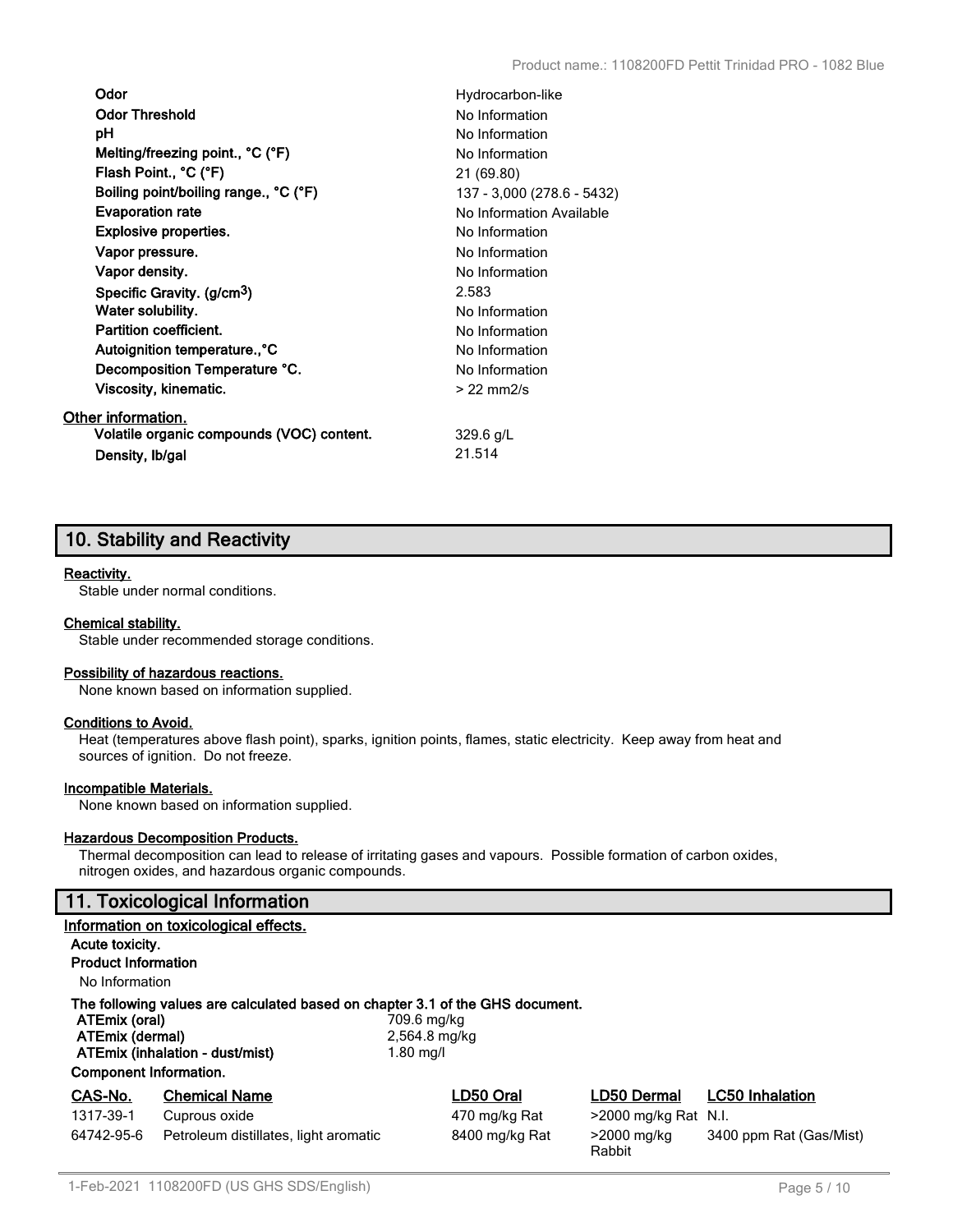Carcinogen

| $95-63-6$      | 1.2.4-TRIMETHYLBENZENE     | 3280 mg/kg Rat   | >3160 mg/kg<br>Rabbit | 18 mg/L Rat (Vapor)      |
|----------------|----------------------------|------------------|-----------------------|--------------------------|
| 13463-67-7     | Titanium Dioxide           | >10000 mg/kg Rat | N.I.                  | N.I.                     |
| $98 - 56 - 6$  | Parachlorobenzotrifluoride | 13000 mg/kg Rat  | >3300 mg/kg<br>Rabbit | 33 mg/L Rat (Vapor)      |
| 1314-13-2      | Zinc oxide                 | >5000 mg/kg Rat  | N.I.                  | N.I.                     |
| 1330-20-7      | Xylene                     | 3500 mg/kg Rat   | >4350 mg/kg<br>Rabbit | 29.08 mg/L Rat (Vapor)   |
| 1317-38-0      | Cupric Oxide               | N.I.             | >2000 mg/kg Rat N.I.  |                          |
| $100 - 41 - 4$ | Ethyl Benzene              | 3500 mg/kg Rat   | 15400 mg/kg<br>Rabbit | NA (Dust)                |
| 1330-20-7      | <b>XYI FNF</b>             | 3500 mg/kg Rat   | >4350 mg/kg<br>Rabbit | 29.08 mg/L Rat (Vapor)   |
| $98 - 82 - 8$  | Benzene, (1-methylethyl)-  | 1400 mg/kg Rat   | 1474 mg/kg<br>Rabbit  | >3577 ppm Rat (Gas/Mist) |

#### N.I. = No Information

# **Skin corrosion/irritation.**

SKIN IRRITANT.

# **Eye damage/irritation.**

No Information

# **Respiratory or skin sensitization.**

No Information

#### **Ingestion.**

May be harmful if swallowed.

# **Germ cell mutagenicity.**

No Information

# **Carcinogenicity.**

No Information

| CAS-No.        | <b>Chemical Name</b>       | <b>IARC</b>   | <b>NTP</b>                                   | <b>OSHA</b>              |
|----------------|----------------------------|---------------|----------------------------------------------|--------------------------|
| 13463-67-7     | Titanium Dioxide           | IARC Group 2B |                                              | $\overline{\phantom{a}}$ |
| 98-56-6        | Parachlorobenzotrifluoride | IARC Group 2B |                                              | $\overline{\phantom{a}}$ |
| 1330-20-7      | Xylene                     | IARC Group 3  | $\,$                                         | $\,$                     |
| $100 - 41 - 4$ | Ethyl Benzene              | IARC Group 2B |                                              | $\,$                     |
| 1330-20-7      | <b>XYLENE</b>              | IARC Group 3  |                                              | $\,$                     |
| 98-82-8        | Benzene, (1-methylethyl)-  | IARC Group 2B | NTP Reasonally<br>Anticipated to be<br>Human | $\blacksquare$           |

# **Reproductive toxicity.**

No Information

**Specific target organ systemic toxicity (single exposure).**

# No Information

**Specific target organ systemic toxicity (repeated exposure).**

May cause damage to organs through prolonged or repeated exposure.

#### **Aspiration hazard.**

No Information

## **Primary Route(s) of Entry**

Inhalation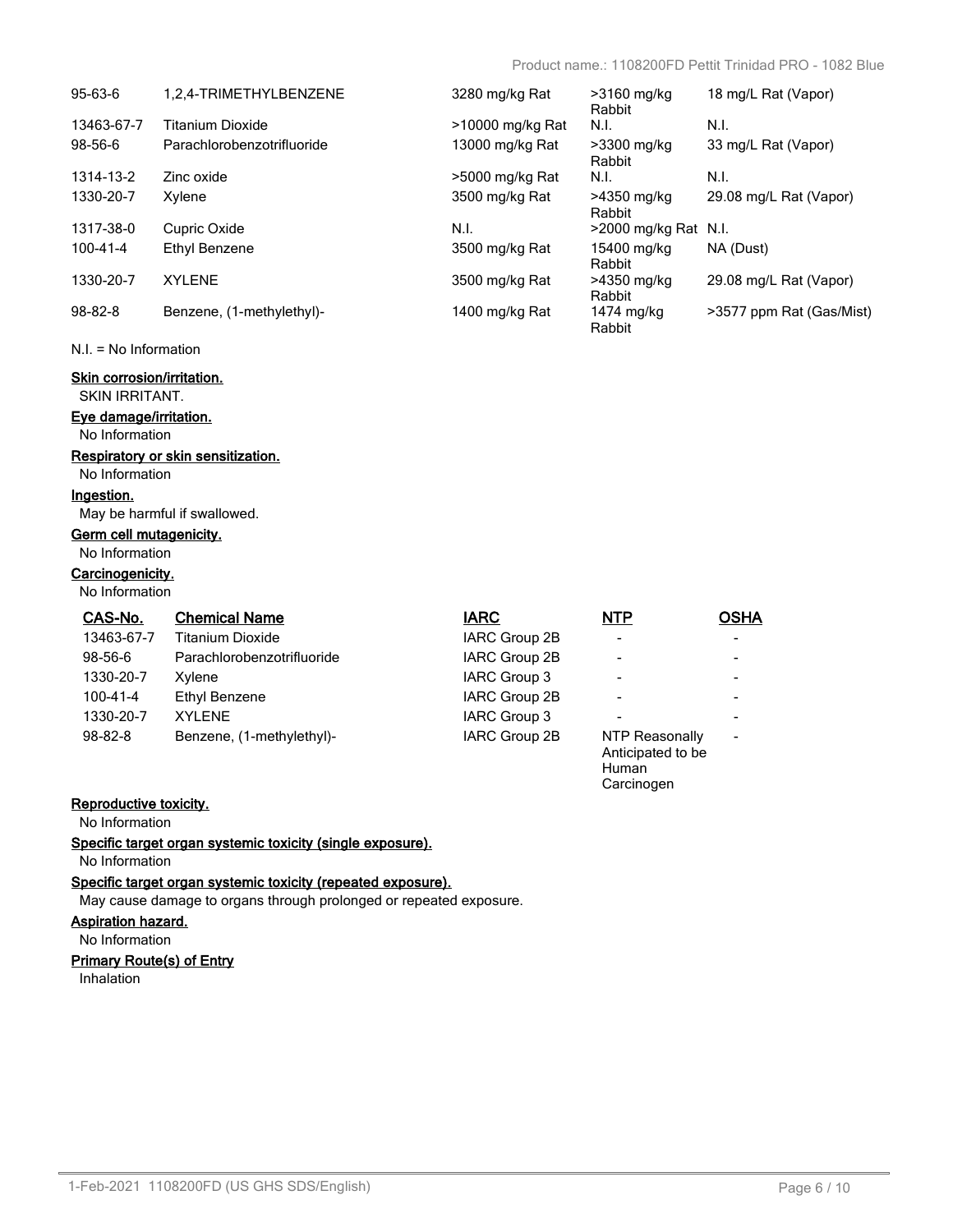# **12. Ecological Information**

# **Toxicity.**

4.78% of the mixture consists of ingredient(s) of unknown aquatic toxicity

# **Ecotoxicity effects.**

| <b>Chemical Name</b>                                   | <b>Toxicity to algae</b>                                                                                                                                                                                                                            | <b>Toxicity to fish</b>                                                                                                                                                                                                                                                                                                                                                                                                                                                                                 | Toxicity to daphnia and other<br>aquatic invertebrates                        |
|--------------------------------------------------------|-----------------------------------------------------------------------------------------------------------------------------------------------------------------------------------------------------------------------------------------------------|---------------------------------------------------------------------------------------------------------------------------------------------------------------------------------------------------------------------------------------------------------------------------------------------------------------------------------------------------------------------------------------------------------------------------------------------------------------------------------------------------------|-------------------------------------------------------------------------------|
| Cuprous oxide<br>1317-39-1                             | EC50 96 h Desmodesmus<br>subspicatus 65 mg/L, EC50 96 h<br>Pseudokirchneriella subcapitata<br>0.021 - 0.037 mg/L, EC50 96 h<br>Pseudokirchneriella subcapitata<br>0.055 - 0.076 mg/L                                                                |                                                                                                                                                                                                                                                                                                                                                                                                                                                                                                         | EC50 48 h Daphnia magna 0.51<br>mg/L                                          |
| Petroleum distillates, light<br>aromatic<br>64742-95-6 |                                                                                                                                                                                                                                                     | LC50 96 h Oncorhynchus mykiss<br>9.22 mg/L                                                                                                                                                                                                                                                                                                                                                                                                                                                              | EC50 48 h Daphnia magna 6.14<br>mg/L                                          |
| 1,2,4-TRIMETHYLBENZENE<br>95-63-6                      |                                                                                                                                                                                                                                                     | LC50 96 h Pimephales promelas<br>7.19 - 8.28 mg/L                                                                                                                                                                                                                                                                                                                                                                                                                                                       | EC50 48 h Daphnia magna 6.14<br>mg/L                                          |
| Parachlorobenzotrifluoride<br>98-56-6                  |                                                                                                                                                                                                                                                     | LC50 96 h Danio rerio 3 mg/L                                                                                                                                                                                                                                                                                                                                                                                                                                                                            | EC50 48 h Daphnia magna 3.68<br>mg/L                                          |
| Zinc oxide<br>1314-13-2                                |                                                                                                                                                                                                                                                     | LC50 96 h Danio rerio 1.55 mg/L                                                                                                                                                                                                                                                                                                                                                                                                                                                                         |                                                                               |
| Xylene<br>1330-20-7                                    |                                                                                                                                                                                                                                                     | LC50 96 h Pimephales promelas<br>13.4 mg/L, LC50 96 h<br>Oncorhynchus mykiss 2.661 -<br>4.093 mg/L, LC50 96 h<br>Oncorhynchus mykiss 13.5 - 17.3<br>mg/L, LC50 96 h Lepomis<br>macrochirus 13.1 - 16.5 mg/L,<br>LC50 96 h Lepomis macrochirus<br>19 mg/L, LC50 96 h Lepomis<br>macrochirus 7.711 - 9.591 mg/L,<br>LC50 96 h Pimephales promelas<br>23.53 - 29.97 mg/L, LC50 96 h<br>Cyprinus carpio 780 mg/L, LC50<br>96 h Cyprinus carpio >780 mg/L,<br>LC50 96 h Poecilia reticulata<br>$30.26 - 40.$ | EC50 48 h water flea 3.82 mg/L,<br>LC50 48 h Gammarus lacustris<br>$0.6$ mg/L |
| Copper (as Cu Dust & Mists)<br>7440-50-8               | EC50 72 h Pseudokirchneriella<br>subcapitata 0.0426 - 0.0535 mg/<br>L, EC50 96 h Pseudokirchneriella<br>subcapitata 0.031 - 0.054 mg/L                                                                                                              | LC50 96 h Pimephales promelas<br>0.0068 - 0.0156 mg/L, LC50 96 h<br>Pimephales promelas <0.3 mg/L,<br>LC50 96 h Pimephales promelas<br>0.2 mg/L, LC50 96 h<br>Oncorhynchus mykiss 0.052 mg/<br>L, LC50 96 h Lepomis<br>macrochirus 1.25 mg/L, LC50 96<br>h Cyprinus carpio 0.3 mg/L,<br>LC50 96 h Cyprinus carpio 0.8<br>mg/L, LC50 96 h Poecilia<br>reticulata 0.112 mg/L                                                                                                                              | EC50 48 h Daphnia magna 0.03<br>mg/L                                          |
| <b>Ethyl Benzene</b><br>$100 - 41 - 4$                 | EC50 72 h Pseudokirchneriella<br>subcapitata 4.6 mg/L, EC50 96 h<br>Pseudokirchneriella subcapitata<br>>438 mg/L, EC50 72 h<br>Pseudokirchneriella subcapitata<br>2.6 - 11.3 mg/L, EC50 96 h<br>Pseudokirchneriella subcapitata<br>$1.7 - 7.6$ mg/L | LC50 96 h Oncorhynchus mykiss<br>11.0 - 18.0 mg/L, LC50 96 h<br>Oncorhynchus mykiss 4.2 mg/L,<br>LC50 96 h Pimephales promelas<br>7.55 - 11 mg/L, LC50 96 h<br>Lepomis macrochirus 32 mg/L,<br>LC50 96 h Pimephales promelas<br>9.1 - 15.6 mg/L, LC50 96 h<br>Poecilia reticulata 9.6 mg/L                                                                                                                                                                                                              | EC50 48 h Daphnia magna 1.8 -<br>$2.4$ mg/L                                   |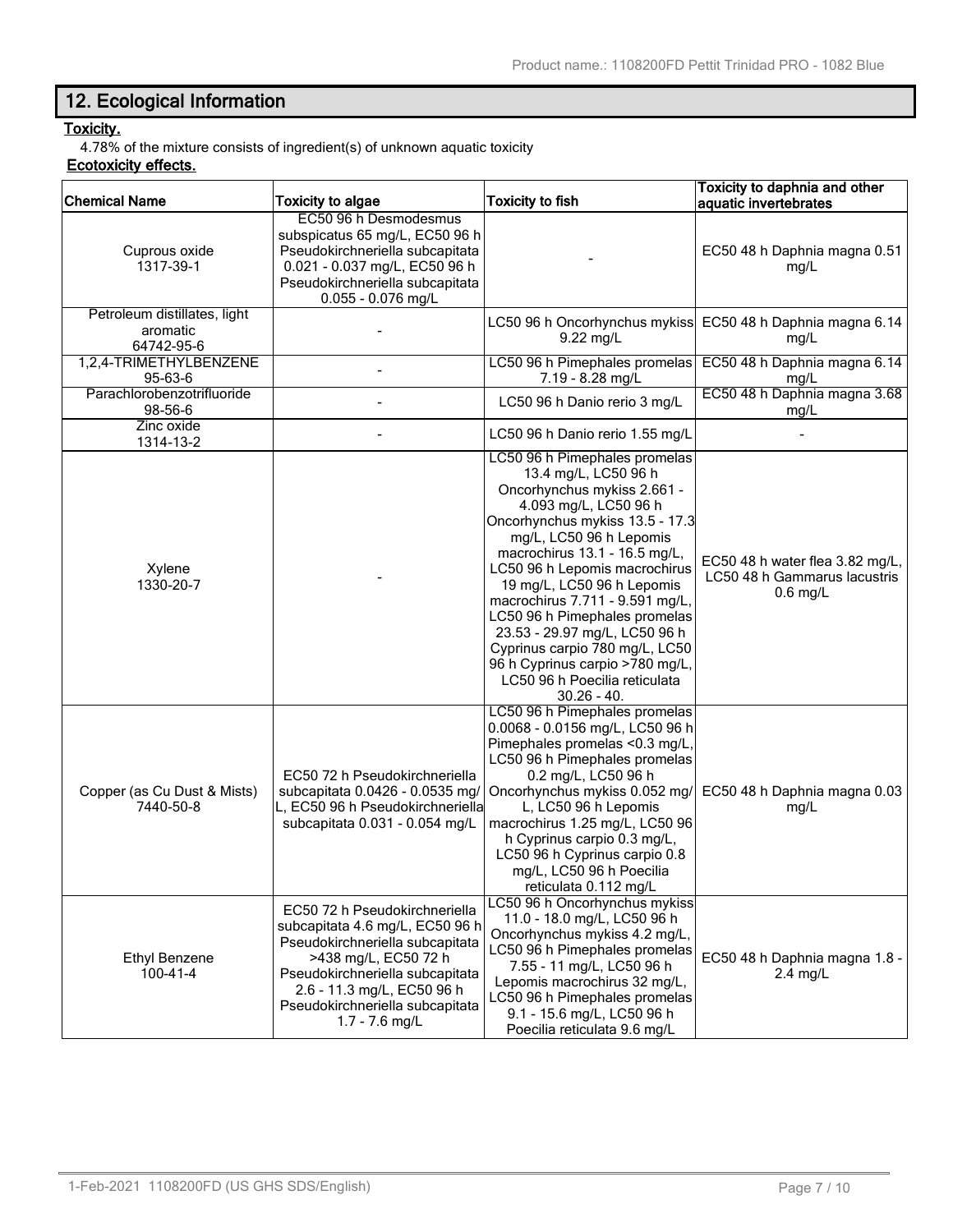| <b>XYLENE</b><br>1330-20-7                 |                                                       | LC50 96 h Pimephales promelas<br>13.4 mg/L, LC50 96 h<br>Oncorhynchus mykiss 2.661 -<br>4.093 mg/L, LC50 96 h<br>Oncorhynchus mykiss 13.5 - 17.3<br>mg/L, LC50 96 h Lepomis<br>macrochirus 13.1 - 16.5 mg/L,<br>LC50 96 h Lepomis macrochirus<br>19 mg/L, LC50 96 h Lepomis<br>macrochirus 7.711 - 9.591 mg/L,<br>LC50 96 h Pimephales promelas<br>23.53 - 29.97 mg/L, LC50 96 h<br>Cyprinus carpio 780 mg/L, LC50<br>96 h Cyprinus carpio >780 mg/L,<br>LC50 96 h Poecilia reticulata<br>$30.26 - 40.$ | EC50 48 h water flea $3.82 \text{ mg/L}$ ,<br>LC50 48 h Gammarus lacustris<br>$0.6$ mg/L |
|--------------------------------------------|-------------------------------------------------------|---------------------------------------------------------------------------------------------------------------------------------------------------------------------------------------------------------------------------------------------------------------------------------------------------------------------------------------------------------------------------------------------------------------------------------------------------------------------------------------------------------|------------------------------------------------------------------------------------------|
| Benzene, (1-methylethyl)-<br>$98 - 82 - 8$ | EC50 72 h Pseudokirchneriella<br>subcapitata 2.6 mg/L | LC50 96 h Pimephales promelas<br>6.04 - 6.61 mg/L, LC50 96 h<br>Oncorhynchus mykiss 4.8 mg/L,<br>LC50 96 h Oncorhynchus mykiss<br>2.7 mg/L, LC50 96 h Poecilia<br>reticulata 5.1 mg/L                                                                                                                                                                                                                                                                                                                   | EC50 48 h Daphnia magna 0.6<br>mg/L, EC50 48 h Daphnia magna<br>7.9 - 14.1 mg/L          |

# **Persistence and degradability.**

No data are available on the product itself.

#### **Bioaccumulative potential.**

Discharge into the environment must be avoided.

| CAS-No.       | <b>Chemical Name</b>       | log POW         |
|---------------|----------------------------|-----------------|
| $95 - 63 - 6$ | 1,2,4-TRIMETHYLBENZENE     | 3.63            |
| $98 - 56 - 6$ | Parachlorobenzotrifluoride | 37              |
| 1330-20-7     | Xylene                     | $2.77 - 3.15$   |
| 100-41-4      | Ethyl Benzene              | 32 <sup>2</sup> |
| 1330-20-7     | XYI FNF                    | $2.77 - 3.15$   |
| $98 - 82 - 8$ | Benzene, (1-methylethyl)-  | 3.7             |

## **Mobility in soil.**

No information

#### **Other adverse effects.**

No information

# **13. Disposal Considerations**

#### **Waste Disposal Guidance.**

Pesticide wastes are acutely hazardous. Improper disposal of excess pesticide, spray mixture, or rinsate is a violation of Federal Law. If these wastes can not be disposed of by use according to label instructions, contact your State Pesticide or Environmental Control Agency, or the Hazardous Waste representative at the nearest EPA Regional Office for guidance. Disposal should be in accordance with applicable regional, national and local laws and regulations.

Empty containers should be taken to an approved waste handling site for recycling or disposal.

# **14. Transport Information**

## **DOT**

| <b>Shipping Name:</b>          | Paints                                                                                                                             |
|--------------------------------|------------------------------------------------------------------------------------------------------------------------------------|
| <b>Hazard Class:</b>           |                                                                                                                                    |
| UN/NA Number:                  | 1263                                                                                                                               |
| <b>Packing Group:</b>          |                                                                                                                                    |
| <b>Additional Information:</b> | LTD QTY: This product may be reclassified as "limited quantity" per 49 CFR 173.150 (b)(2) and 49<br>CFR 172 Special Provision 149. |

# **IMDG**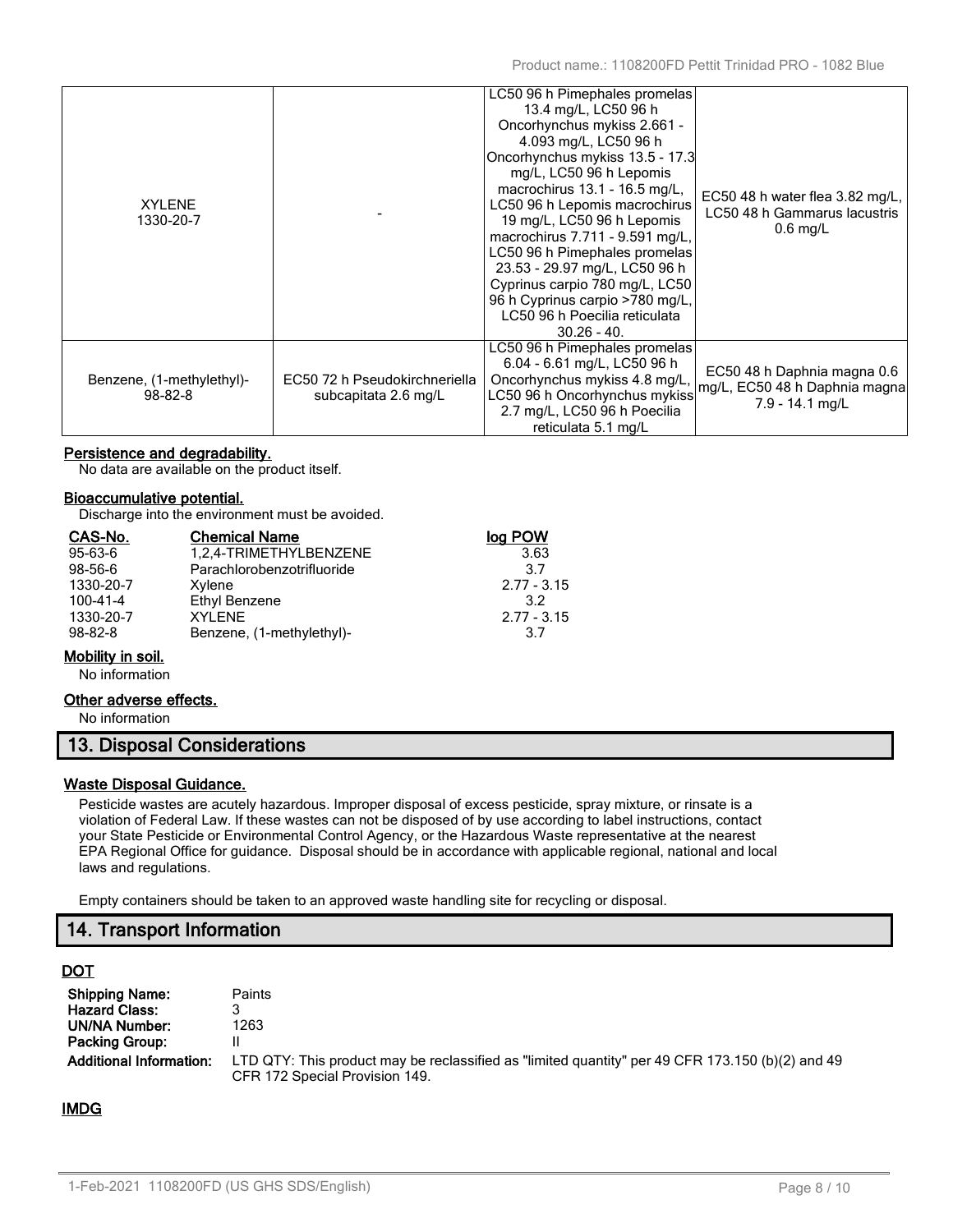| <b>Proper Shipping Name:</b><br><b>Hazard Class:</b> | Paint<br>3 |
|------------------------------------------------------|------------|
| <b>UN Number:</b>                                    | 1263       |
| <b>Packing Group:</b>                                | Ш          |
|                                                      |            |

# **IATA**

| <b>Proper Shipping Name:</b> UN1263, Paint |   |
|--------------------------------------------|---|
| <b>Hazard Class:</b>                       | 3 |
| <b>Packing Group:</b>                      | Ш |

# **15. Regulatory Information**

# **International Inventories:**

| TSCA                 | Complies                                                                                          |
|----------------------|---------------------------------------------------------------------------------------------------|
| <b>DSL</b>           |                                                                                                   |
| <b>DSL/NDSL</b>      |                                                                                                   |
| <b>EINECS/ELINCS</b> |                                                                                                   |
| <b>ENCS</b>          |                                                                                                   |
| <b>IECSC</b>         |                                                                                                   |
| <b>KECI</b>          |                                                                                                   |
| <b>PICCS</b>         |                                                                                                   |
| <b>AICS</b>          |                                                                                                   |
| <b>NZIoC</b>         |                                                                                                   |
| TCSI                 |                                                                                                   |
| <b>TSCA</b>          | United States Toxic Substances Control Act Section 8(b) Inventory.                                |
| <b>DSL</b>           | Canadian Domestic Substances List.                                                                |
| <b>DSL/NDSL</b>      | Canadian Domestic Substances List/Canadian Non-Domestic Substances List                           |
| <b>EINECS/ELINCS</b> | European Inventory of Existing Chemical Substances/European List of Notified Chemical Substances. |
| <b>ENCS</b>          | Japan Existing and New Chemical Substances.                                                       |
| <b>IECSC</b>         | China Inventory of Existing Chemical Substances.                                                  |
| <b>KECL</b>          | Korean Existing and Evaluated Chemical Substances.                                                |
| <b>PICCS</b>         | Philippines Inventory of Chemicals and Chemical Substances.                                       |
| <b>AICS</b>          | Australian Inventory of Chemical Substances.                                                      |
| <b>NZIoC</b>         | New Zealand Inventory of Chemicals.                                                               |
| TCSI                 | <b>Taiwan Chemical Substance Inventory</b>                                                        |

# **U.S. Federal Regulations:**

# **SARA SECTION 313:**

This product contains the following substances subject to the reporting requirements of Section 313 of Title III of the Superfund Amendment and Reauthorization Act of 1986 and 40 CFR part 372: .

| <b>Chemical Name</b>        | CAS-No.       | <b>Weight Percent</b> |
|-----------------------------|---------------|-----------------------|
| 1.2.4-TRIMETHYLBENZENE      | $95 - 63 - 6$ | $2.5 - 10$            |
| Xylene                      | 1330-20-7     | $1.0 - 2.5$           |
| Copper (as Cu Dust & Mists) | 7440-50-8     | $1.0 - 2.5$           |
| Ethyl Benzene               | 100-41-4      | $0.1 - 1.0$           |
| Benzene, (1-methylethyl)-   | $98 - 82 - 8$ | $0.1 - 1.0$           |

# **TOXIC SUBSTANCES CONTROL ACT 12(b):**

This product contains the following chemical substances subject to the reporting requirements of TSCA 12(B) if exported from the United States:.

| <b>Chemical Name</b>       | CAS-No.   |
|----------------------------|-----------|
| Parachlorobenzotrifluoride | $98-56-6$ |
| N-METHYL-2-PYRROLIDONE     | 872-50-4  |
| Lead                       | 7439-92-1 |